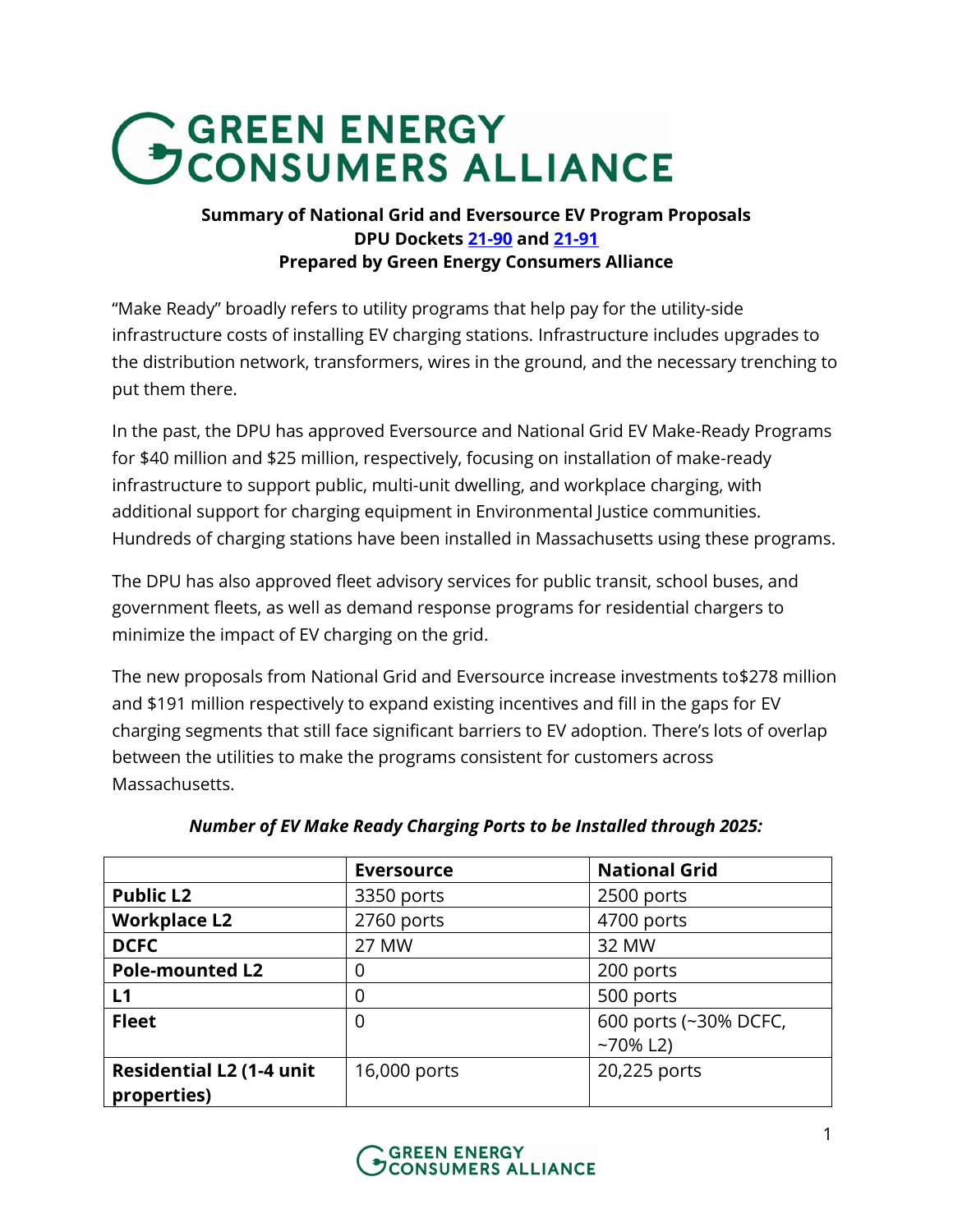| <b>Residential L2 (5+ unit</b>       | 2170 ports enabled | $\frac{1}{2}$ ,800 ports (2200 installed, |
|--------------------------------------|--------------------|-------------------------------------------|
| $\overline{\phantom{a}}$ properties) |                    | 1600 enabled)                             |

# *Budget comparison for Eversource and National Grid*

|                             | <b>Eversource</b>       | <b>National Grid</b>      |
|-----------------------------|-------------------------|---------------------------|
| <b>Public/Workplace</b>     | \$109.1 million         | \$96.77 million           |
| Make Ready                  | \$85 million            | \$72.85 million           |
| <b>EVSE rebates</b>         | \$17.2 million          | \$18.62 million           |
| <b>Pole-mounted EVSE</b>    | \$0                     | \$1.58 million            |
| <b>DCFC</b> hubs            | \$5.6 million           | \$0.5 million             |
| Networking rebates          | \$0                     | \$1.38 million            |
| Program management          | \$0                     | \$1.84 million            |
| <b>Residential</b>          | \$52.7 million          | \$64.08 million           |
| Make Ready                  | \$32.9 million          | \$4186 million            |
| <b>EVSE rebates</b>         | \$9.2 million           | \$10.41 million           |
| Networking incentive        | \$1 million             | \$0 - networked EVSE not  |
|                             |                         | required                  |
| Low                         | \$6.2 million (includes | \$3.97 million            |
| income/Environmental        | turnkey service)        |                           |
| justice                     |                         |                           |
| Site plans for 20+ unit     | \$1.2 million           | \$1.2 million             |
| buildings                   |                         |                           |
| Program management          | \$2.1 million (based on | N/A                       |
|                             | vendor)                 |                           |
| <b>Fleet</b>                | \$2 million             | \$98.23 million           |
| Make ready                  | \$0                     | \$17.81 million           |
| <b>EVSE rebates</b>         | \$0                     | \$8.47 million            |
| Electric school bus rebates | \$0                     | \$52.5 million            |
| Fleet assessment            | \$2 million             | \$3.25 million            |
| Utility-side system         | \$0                     | \$15 million              |
| expansion                   |                         |                           |
| Marketing/management        | \$0                     | \$1.2 million             |
| <b>Other</b>                | \$28.2 million          | \$18.68 million           |
| Equity carshare             | \$5 million             | N/A                       |
| Workforce development       | \$1.2 million           | \$1.51 million            |
| and electrician training    |                         |                           |
| Marketing                   | \$10.1 million          | *budget distributed among |
|                             |                         | segments                  |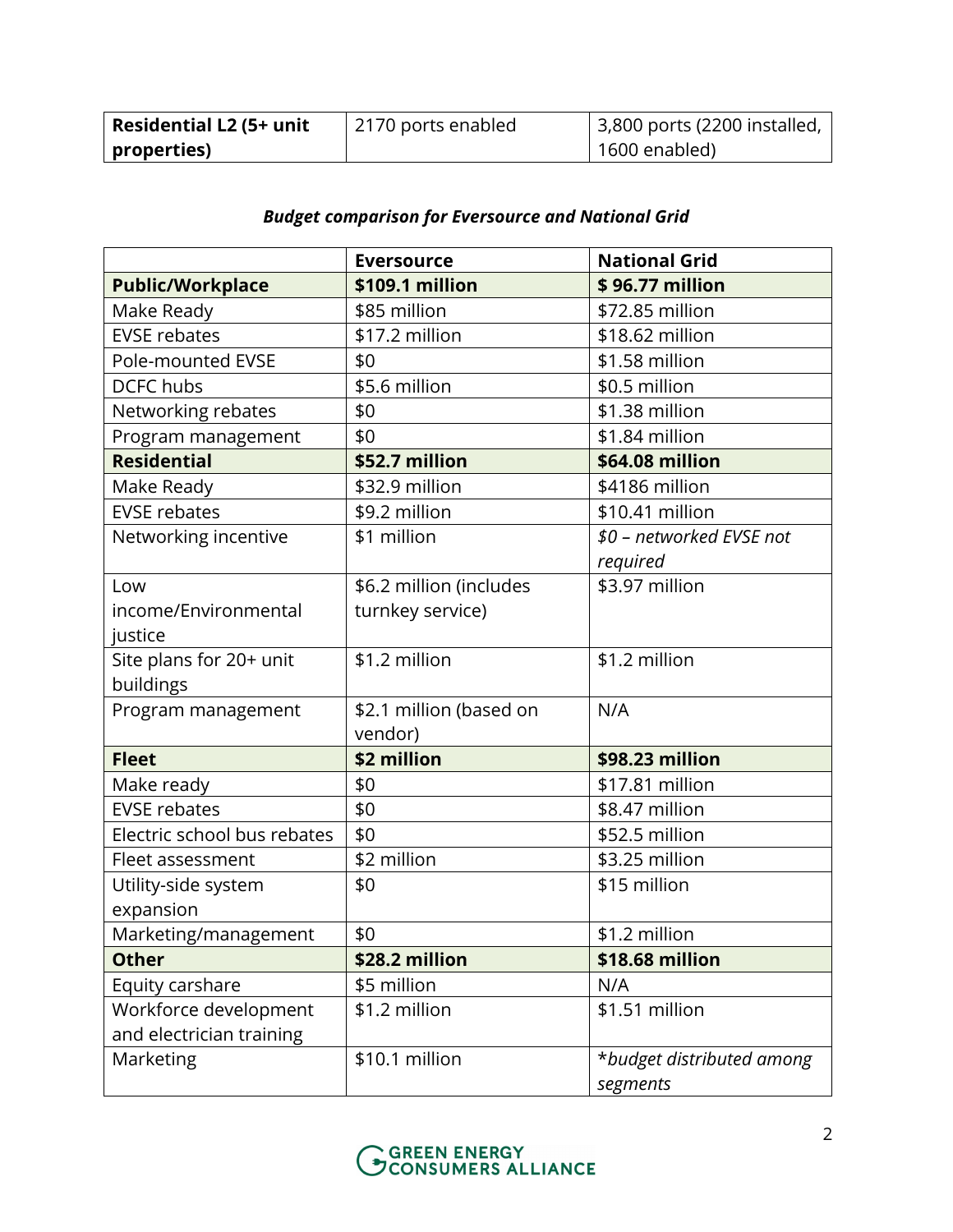| Off-peak rebate expansion | \$0             | \$3.84 million   |
|---------------------------|-----------------|------------------|
| <b>Staffing</b>           | \$9.6 million   | \$9.17 million   |
| IT and back-office system | \$0.3 million   | \$1.78 million   |
| costs                     |                 |                  |
| Program evaluation        | \$2 million     | \$2.39 million   |
| <b>TOTAL</b>              | \$191.9 million | \$277.76 million |

#### **Overlap between Eversource and National Grid: What's been expanded?**

- Incentives for public/workplace charging
	- o Eversource = \$109 million to install 3350 public L2 charging ports, 2760 workplace L2 ports, and 27 MW of DCFC
	- o National Grid= \$97 million to install 2500 public L2 ports, 4700 workplace L2 ports, 32 MW of DCFC, and 500 Level 1 (L1) ports on a case-by-case basis
- Support for fleet electrification
	- $\circ$  Eversource = \$2 million to pilot fleet advisory services and install charging infrastructure
	- $\circ$  National Grid = \$98 million to expand fleet advisory services, support charging infrastructure, and provide rebates for electric school buses

### **Overlap between Eversource and National Grid: What's new?**

- Incentives for residential charging
	- o Make Ready previously only supported incentives for charging infrastructure at multi-unit dwellings (apartments & condos); now expanding to single-unit homes and support for hardware
- EVSE (charging station) rebates for Level 2 (L2) and DC fast charging (DCFC) in residential & public/workplace segments
	- o Residential- \$300 per charging unit. Residential customers will be required to enroll in a managed charging program to receive the incentives (2 options for National Grid, 1 option for Eversource)
		- National Grid customers are required to participate in a managed charging program (either off-peak rebate or demand response program) to receive EVSE incentive.
		- Eversource customers are required to participate in their demand response program, as Eversource does not offer an off-peak rebate.
	- $\circ$  Incentive dollars in the public segment may be used to support proprietary (ie Tesla) charging ports in the National Grid proposal

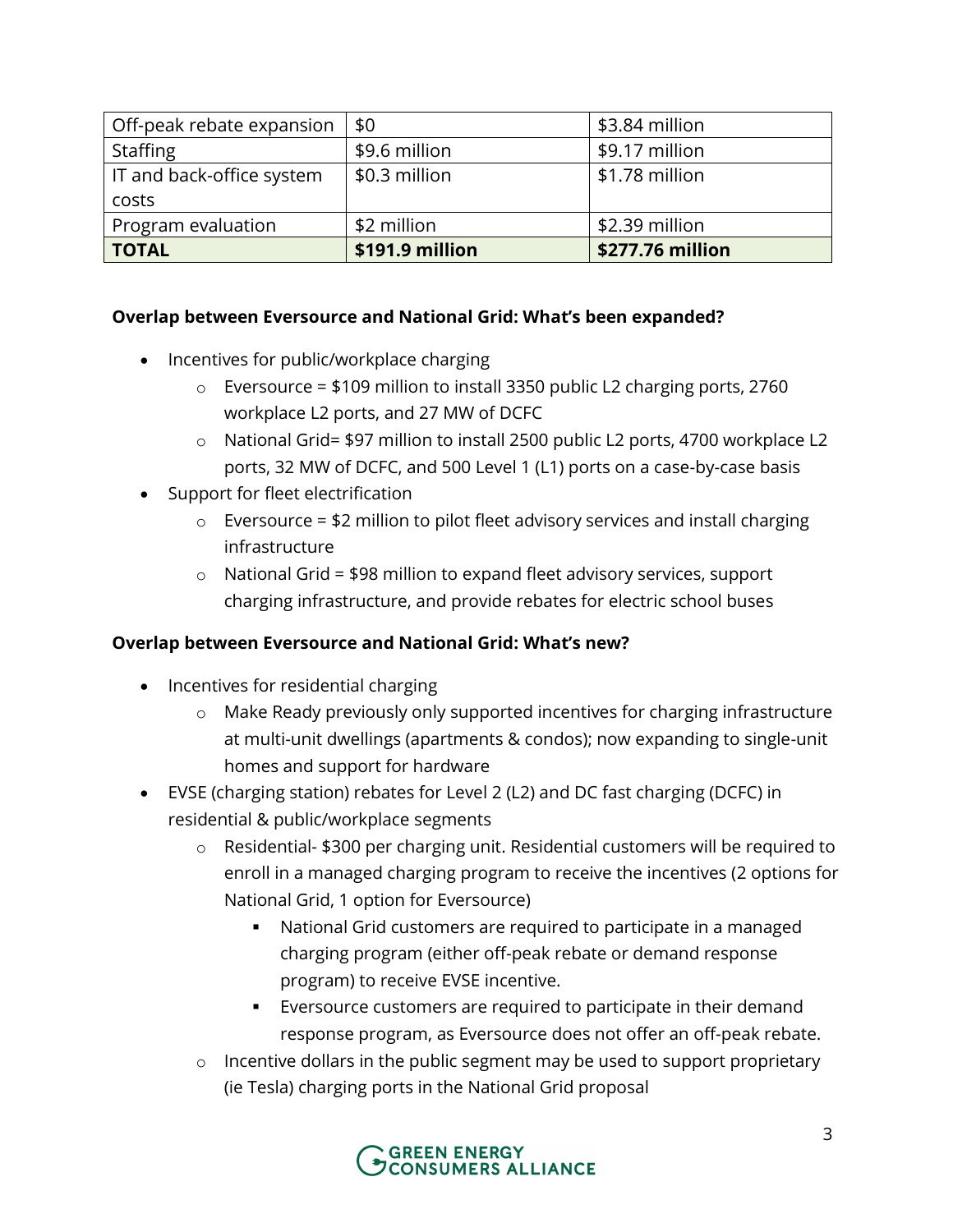- Residential Make Ready: offerings vary by size (1 unit, 2-4 unit, 5+ units) and EJ criteria for both utilities
	- $\circ$  1-unit installation rebate = \$700 (+ \$300 for charging unit, as mentioned above)
	- $\circ$  2-4 unit installation rebate = \$1400
	- o "Turn-key" service for EJ communities to install EVSE at home- the utility will find the electrician and recommend a charging unit so that the consumer doesn't have to
	- $\circ$  5+ unit installation rebate = 100% of actual costs on utility-side, 100% of average cost per port on customer-side (not to exceed actual costs); 50% of hardware costs (for Environmental Justice Communities, incentive is bumped up to 100% of average cost of hardware)
	- o Site planning services available for 20+ unit properties to help with scaling up charging solutions
	- o EJ communities receive higher incentives in each segment. For example, eligible for incentive up to \$1,700 for 1-unit building & \$2,700 for 2-4 unit buildings
- Fleet segment
	- o Eversource is spending much less than National Grid (\$2mil vs \$98 mil). Eversource's fleet program focuses on a few fleet assessment and support through Make Ready investments.
	- o National Grid already has experience providing fleet assessment services, so they propose to scale up their program, as well as offer rebates on electric school buses and expansion of Make Ready investments.
		- As much as \$52 million of National Grid's fleet budget is to deliver rebates for electric school buses
- DCFC demand charge pilot
	- o A barrier to DCFC is that the stations are not financially viable at low utilization because demand charges (related to how much power is consumed by a customer) are high. But at high utilization, a per-kilowatthour rate does not reflect the cost to the system.
	- o The solution proposed is a special DCFC rate that varies according to load factor of a DCFC station. This is intended to be revenue-neutral rate (rather than a demand charge holiday).
- DCFC hubs in EJ communities
	- $\circ$  at least 4-5 hubs to be installed by Eversource, 10 sites for National Grid

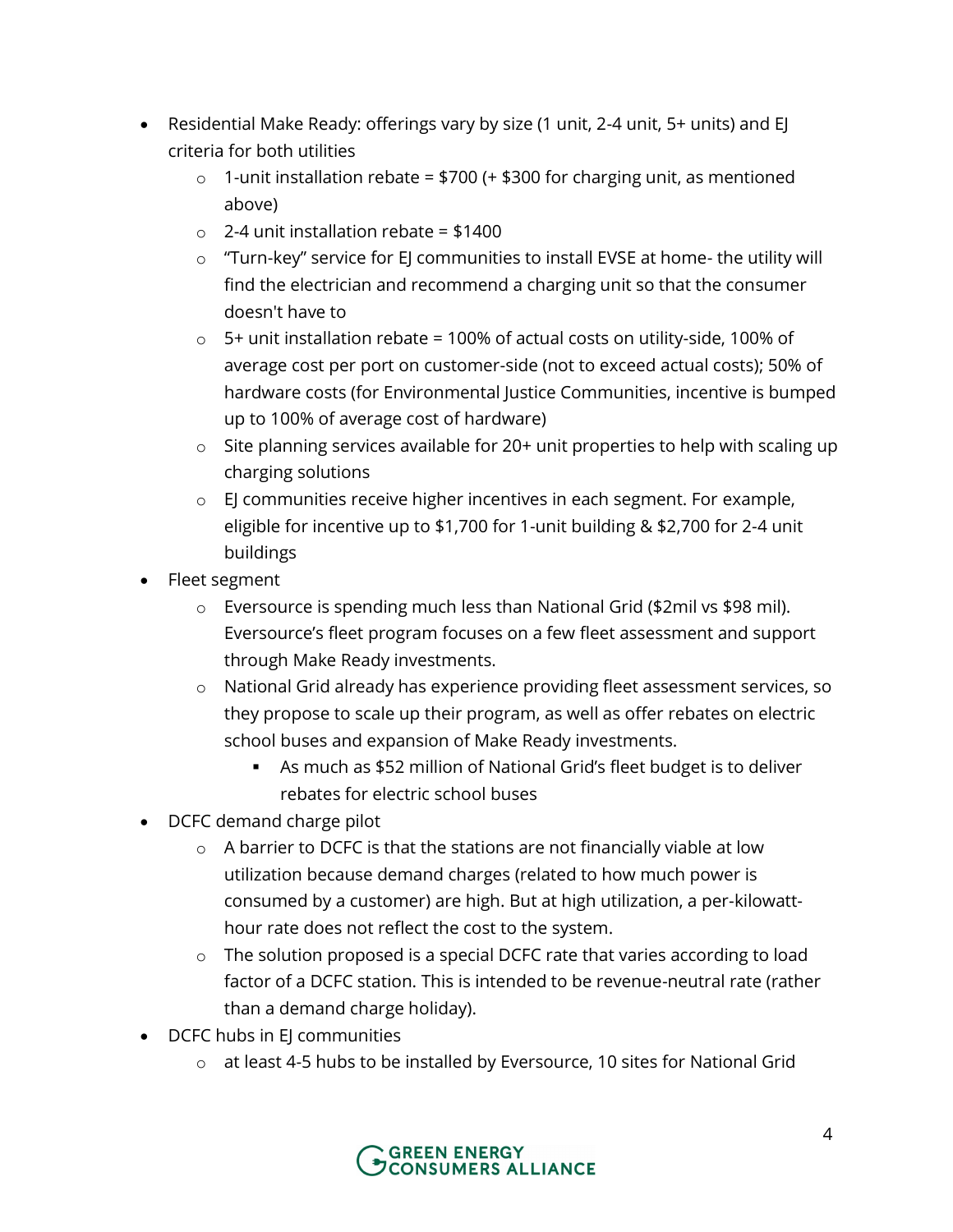- $\circ$  Grid has pledged that if no vendor in EJ communities want to host a DCFC site, they'll own and operate the stations for a few years)
- Workforce development and electrician training initiatives
	- o Proposed by both Eversource and National Grid to benefit workers and to make sure there's a knowledgeable set of electricians with expertise in EV charging projects
- Site planning support
	- $\circ$  some sites (workplaces, multi-unit residences) will want to install some charging now but be prepared to upgrade to more in the future. Site planning will help these properties create a smart and cost-effective plan

## **Key differences between the National Grid and Eversource proposals:**

- National Grid is starting a pole-mounted charger pilot program 10 municipalities to deploy 200 ports on National Grid-owned poles over 4 years
	- o Target at least 5 EJ communities
	- o National Grid will own the chargers then give the municipality the option to buy them
- National Grid is co-locating energy storage at 5 DCFC sites where the cost of upgrading distribution infrastructure would otherwise be cost prohibitive
- National Grid is offering 300 E-bus rebates (\$175k each)
	- o Goal to focus deployment in EJ communities, where private electric car ownership will be slower
	- o Eversource has \$3mil allocated for medium/heavy duty fleet electrification, but only to support EVSE/charging and not the purchase price of the vehicles themselves
- National Grid already operates an off-peak charging rebate program for 11,000 customers; program is expanding to include the participation of 1000 fleet vehicles and medium-and-heavy-duty vehicles.
	- o A "flexible charging service" to help customers automatically respond to price signals will be made available
	- o Eversource has no plan to offer an off-peak charging program (but they do offer a demand response program to prevent EV charging from coinciding with peak electricity usage times)
- Eversource is doing a car-share pilot program (\$2 mil)
	- o To support charging infrastructure (Make Ready) but also to offer operational and financial support to ensure program success